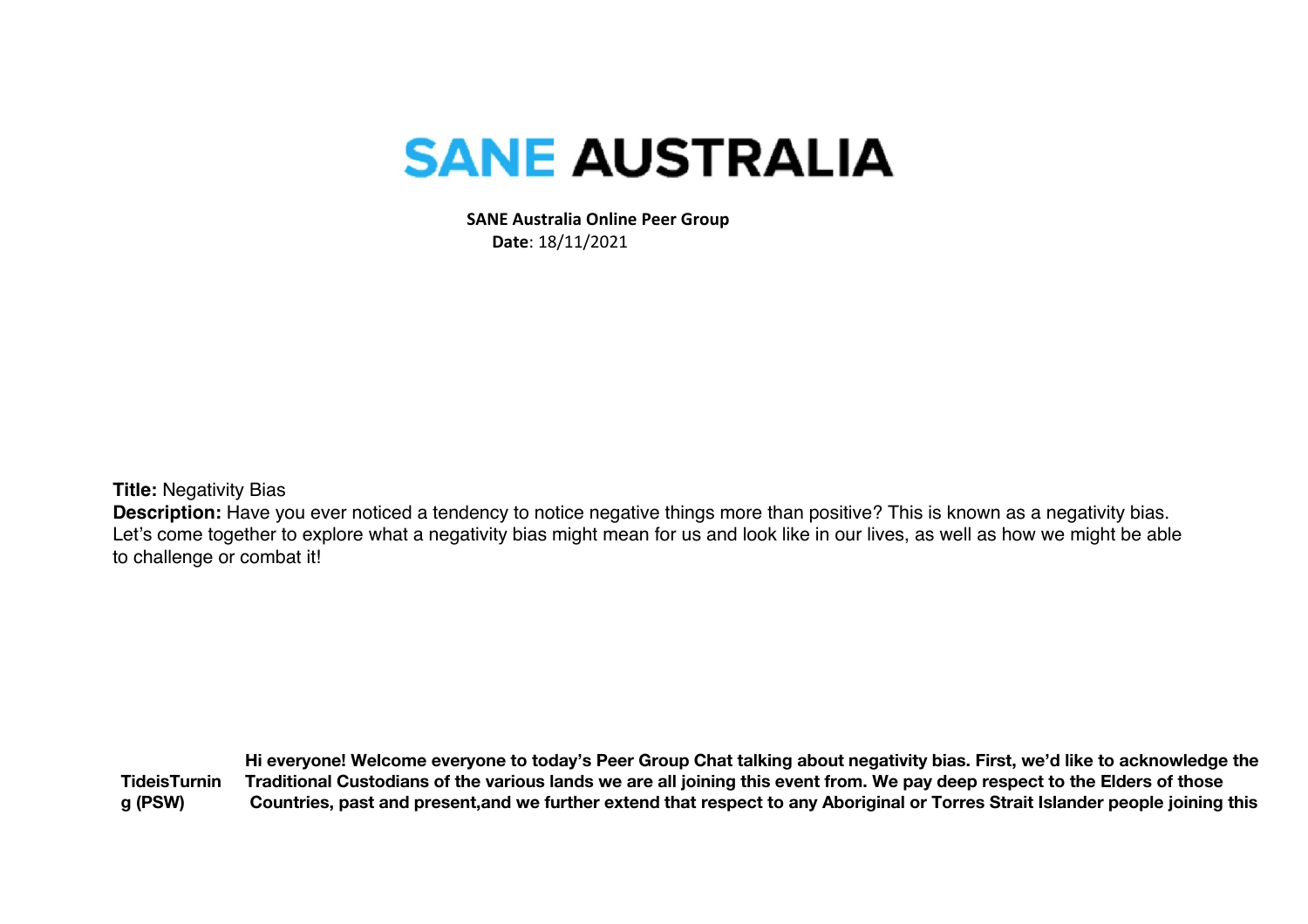**group tonight. This always was and always will be Aboriginal land.This is a new peer support service we are running! Because of this, we really value your thoughts on how it goes, so we will send a link to a short survey at the end of this chat for you to complete. While this survey is optional, it is a chance to provide feedback for us to improve our services. In case you might need to leave part way through the event, you can access the survey here now:**

**https://sane.au1.qualtrics.com/jfe/form/SV\_5uUF0sHJRKQ6wyW**

**Tonight, peer support workers @TideisTurning and @Earthling95 will be facilitating a discussion around the topic of negativity bias. Whether you have lived experience of complex mental health issues, you care for someone who does, or both- anyone can benefit from thinking about the potential for a tendency to see more negative than positive.We'll be moving through a number of discussion questions tonight, and it's entirely up to you how much or how little you are comfortable with sharing. Some of the conversation could be heavy in nature as we may talk about our mental health struggles.** 

**@Jynx, who moderates on the SANE Forums, is working behind the scenes to ensure our safety. If you're having any technical difficulties, please see** 

**our FAQ** 

**(https://www.sane.org/peer-support/peer-group-chat/chat-faqs#what-if-i-am-having-a-tough-time-and-need-immediate-support). If you can't find an answer to your question there, please message @Jynx directly.We're looking forward to creating a space where we can reflect and learn together and expand our ideas ofnegativity bias, how it might show up and the impacts it can have, as well as how we might be able to challenge or harness it! Lastly, just so you're aware,the transcript of this group will be made available for download afterwards on SANE's Peer Support website.**

Shaz51 Hello @TideisTurning (PSW) be back soon

**TideisTurnin** Welcome! We'll be starting the discussion shortly and will just allow a bit more time for people to log on and join Inthemeantime, feel free to introduce

**g (PSW)** yourselves! I'm @TideisTurning

## **earthling95**

**(PSW)** I'm @earthling95! Nice to e-meet you :)

## **Jynx**

**(Moderator)** Hey folks! Nice to be back again

**I'll get us started with our first question :) What is your understanding of what a negativity bias is?**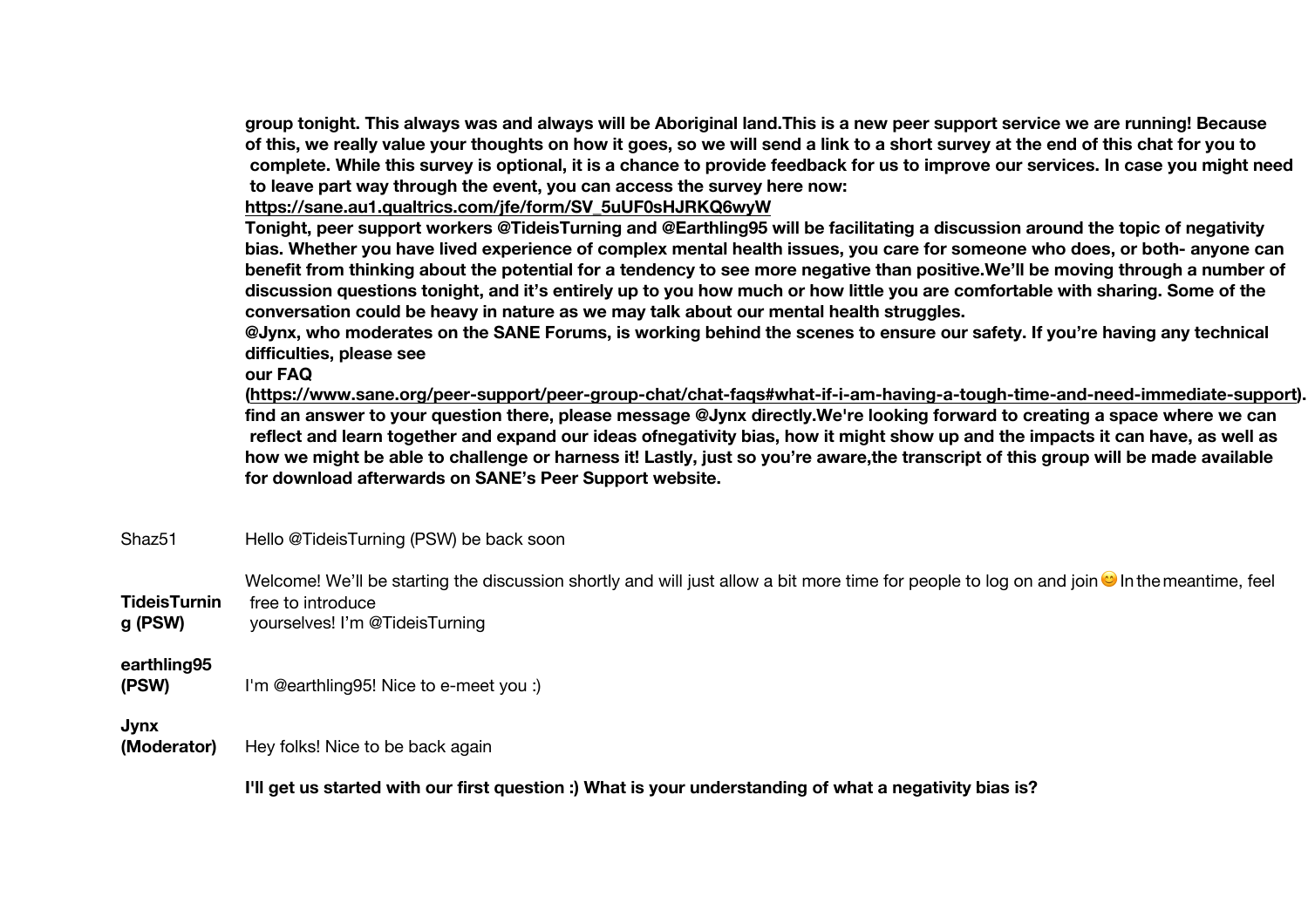| <b>TideisTurning</b><br>(PSW)                 |                                                                                                                                                                                                                                                                                                                                                                               |
|-----------------------------------------------|-------------------------------------------------------------------------------------------------------------------------------------------------------------------------------------------------------------------------------------------------------------------------------------------------------------------------------------------------------------------------------|
| <b>RiverSeal</b><br>(PSW)<br>the magician     | Hi, I'm @RiverSeal! Looking forward to a great nite. :)<br>hi people                                                                                                                                                                                                                                                                                                          |
| earthling95<br>(PSW)<br>earthling95           | Hmmfor me, it's a feeling of getting sucked into the Bermuda Triangle- only focussing on negative experiences and emotions, especially<br>when I am venturing into a situation that has previously brought up uncomfortable feelings. Those feelings provide a weird sense of<br>comfort, which in turn makes<br>me want to not get out of my comfort zone. Oof what a cycle! |
| (PSW)                                         | Hi @the magician :)                                                                                                                                                                                                                                                                                                                                                           |
| the magician                                  | when things aren't going your way.                                                                                                                                                                                                                                                                                                                                            |
| <b>TideisTurning</b><br>(PSW)<br>the magician | I think of negativity bias as a tendency to see and focus on negatives more than positives.<br>hi right back                                                                                                                                                                                                                                                                  |
| RiverSeal<br>(PSW)<br><b>TideisTurning</b>    | For me I think negativity bias is when you are have negative thoughts predominantly more than positive.                                                                                                                                                                                                                                                                       |
| (PSW)                                         | How do you notice negativity bias showing up in your day to day life?                                                                                                                                                                                                                                                                                                         |
| the magician                                  | it sucks your inner energy                                                                                                                                                                                                                                                                                                                                                    |
| earthling95<br>(PSW)<br>earthling95<br>(PSW)  | It truly does @the magician. It's a never ending battle.<br>I think for me it pops up as "I should not think/feel like that"                                                                                                                                                                                                                                                  |
| <b>Jynx</b><br>(Moderator)                    | I think it is most noticeable on 'bad' days - i.e. stuff that wouldn't usually bother me as much might be way more irritating if I've already<br>had other negative experiences that day. Headphones catching on a door handle anyone?                                                                                                                                        |
| Shaz <sub>51</sub>                            | When negative take over everything in your daily life                                                                                                                                                                                                                                                                                                                         |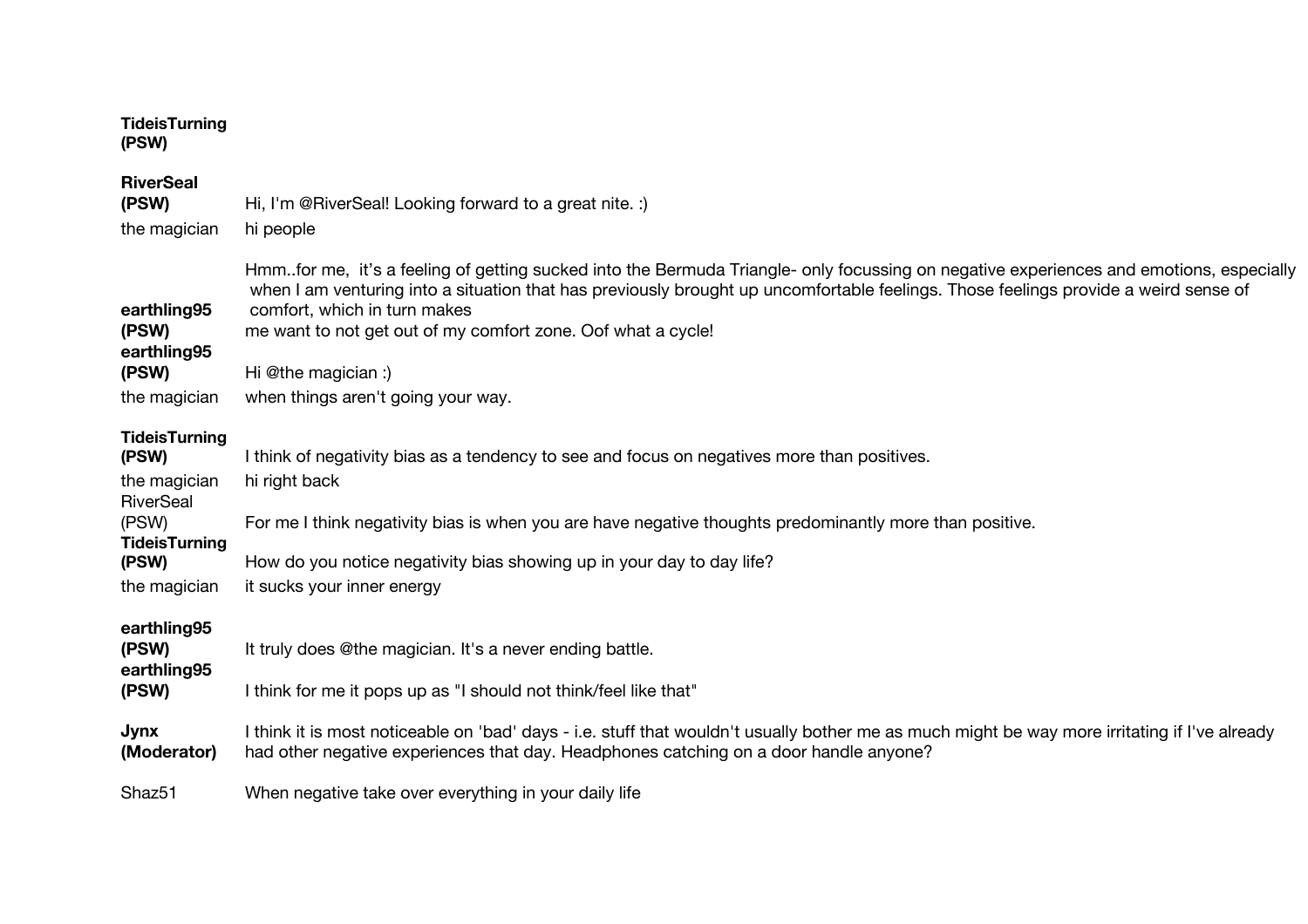| <b>RiverSeal</b><br>(PSW)                    | I get a feeling of negativity which I don't necessarily notice straight away because it creeps up on me.                |
|----------------------------------------------|-------------------------------------------------------------------------------------------------------------------------|
| earthling95<br>(PSW)                         | Trying to fall asleep at night whilst scrolling on Instagram                                                            |
| Shaz <sub>51</sub>                           | Happens every day @Jynx (Moderator) as my Mr shaz was brought up in a negative family                                   |
| <b>Jynx</b><br>(Moderator)                   | That's rough @Shaz51 - a tough pattern to break free of for sure.                                                       |
| the magician                                 | then you sleep to overcompensate how you're feeling and end up unproductive and overtired                               |
| Shaz51<br>the magician<br>Shaz <sub>51</sub> | @RiverSeal (PSW) I see it everyday here<br>afraid to take risks<br>It sure is @Jynx (Moderator) makes it hard as a wife |
| <b>RiverSeal</b><br>(PSW)<br><b>Jynx</b>     | @Shaz51 It's challenging when someone normalises it for themselves                                                      |
| (Moderator)                                  | (That is a hug emoji by the way @Shaz51)                                                                                |
| <b>TideisTurning</b><br>(PSW)                | It sounds like we've touched on it a little already, but how do you find negativity bias impacts you?                   |
| earthling95<br>(PSW)                         | My inner harsh critic becomes loud- I tend to have a 'black or white' thinking.                                         |
| Jynx<br>(Moderator)<br><b>RiverSeal</b>      | Makes it harder to see the good things sometimes                                                                        |
| (PSW)                                        | I find that things start to not go my way and that's maybe my negative vibe coming across.                              |
| the magician                                 | like a snowball life and people just not liking me at those times                                                       |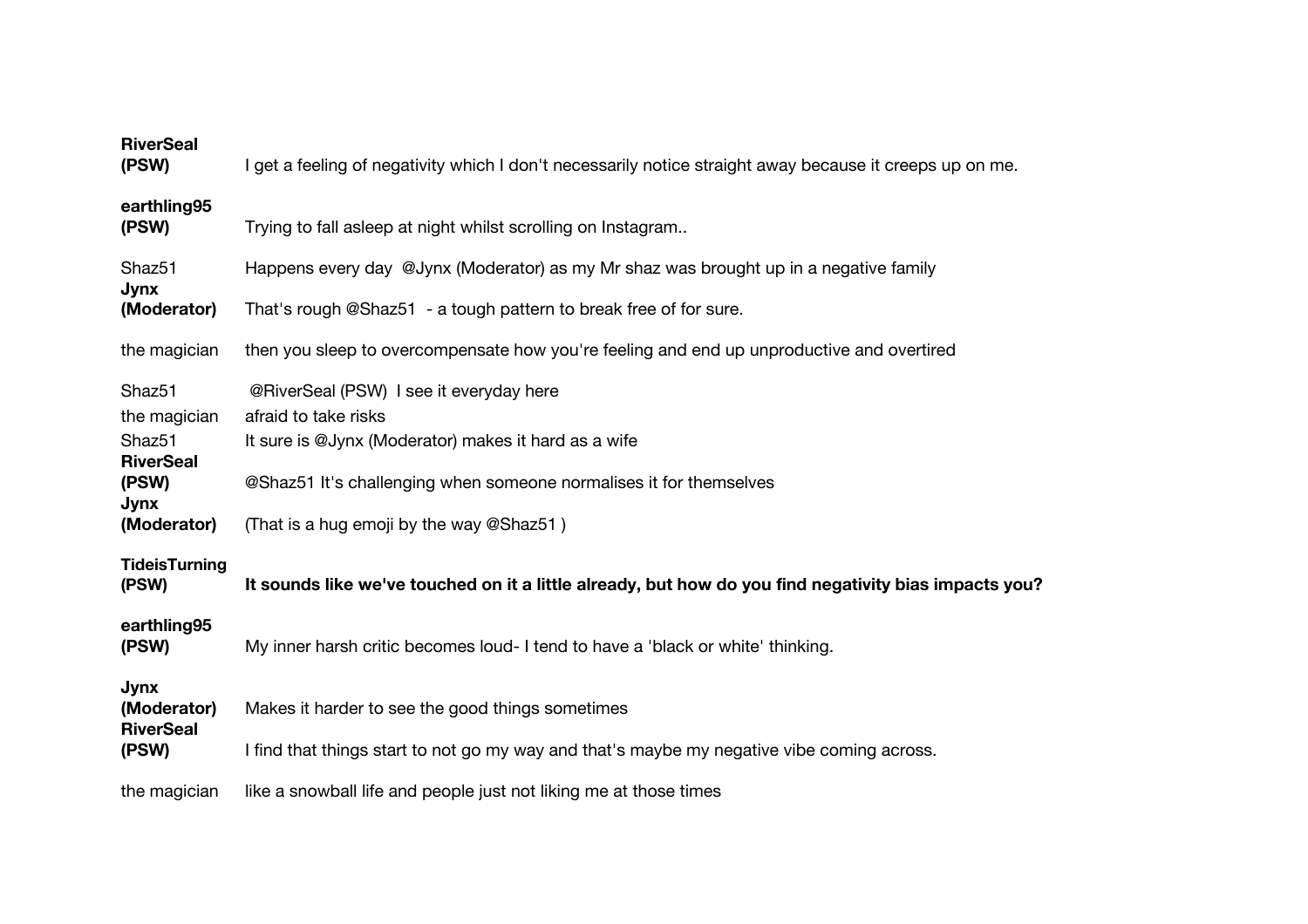| earthling95<br>(PSW)                      | Yes. I catch myself looking at the world from that lens and dont allow myself to feel the full spectrum of emotions!                                                                                                                                                                                                                                                                     |
|-------------------------------------------|------------------------------------------------------------------------------------------------------------------------------------------------------------------------------------------------------------------------------------------------------------------------------------------------------------------------------------------------------------------------------------------|
|                                           |                                                                                                                                                                                                                                                                                                                                                                                          |
| Shaz51                                    | Very true @RiverSeal (PSW), always things start going wrong                                                                                                                                                                                                                                                                                                                              |
|                                           |                                                                                                                                                                                                                                                                                                                                                                                          |
| the magician                              | light at the top of the hill in any situation                                                                                                                                                                                                                                                                                                                                            |
| <b>TideisTurning</b><br>(PSW)             | Positivity bias may be thought of as the opposite of a negativity bias and describes the tendency to think and focus on positives.<br>How might positivity bias show up in your life?                                                                                                                                                                                                    |
| the magician<br>earthling95               | changing your mood by how you think about the situation<br>Hmm this is a tricky one. I haven't seen my family in 2 years as they are overseas. I am often told 'to be grateful' for the life I have here,<br>there are many in the same situation as me. That's 100% true, However, I can love my life here and still express grief and frustration.<br>There is always space for 'AND'. |
| (PSW)                                     |                                                                                                                                                                                                                                                                                                                                                                                          |
| Shaz51                                    | @TideisTurning (PSW) I am the postive in our relationship                                                                                                                                                                                                                                                                                                                                |
| the magician                              | <i>i</i> keep a gratitude journal reflections mostly                                                                                                                                                                                                                                                                                                                                     |
| <b>RiverSeal</b><br>(PSW)                 | Being to open to accepting things the way they are and not questioning or asking for what you want could be focusing on positive bias.                                                                                                                                                                                                                                                   |
| earthling95                               |                                                                                                                                                                                                                                                                                                                                                                                          |
| (PSW)                                     | Can definitely relate to that @RiverSeal (PSW)                                                                                                                                                                                                                                                                                                                                           |
| the magician                              | i find those relatives who are a little stigmatized i am less open specific with. by changing my approach to be more general the relationship i<br>positively and everyone's more comfortable. they even embrace the crazy auntie magician as a good thing without detail.                                                                                                               |
| Jynx<br>(Moderator)<br>Shaz <sub>51</sub> | I suppose if positivity bias could be a full-on 'bias' it might be always trying to find the bright-side, but in a way that means you're not<br>practicing acceptance or allowing space for feeling negative. I definitely have found myself affected by what is sometimes referred to as<br>'toxic positivity culture' in this sense.                                                   |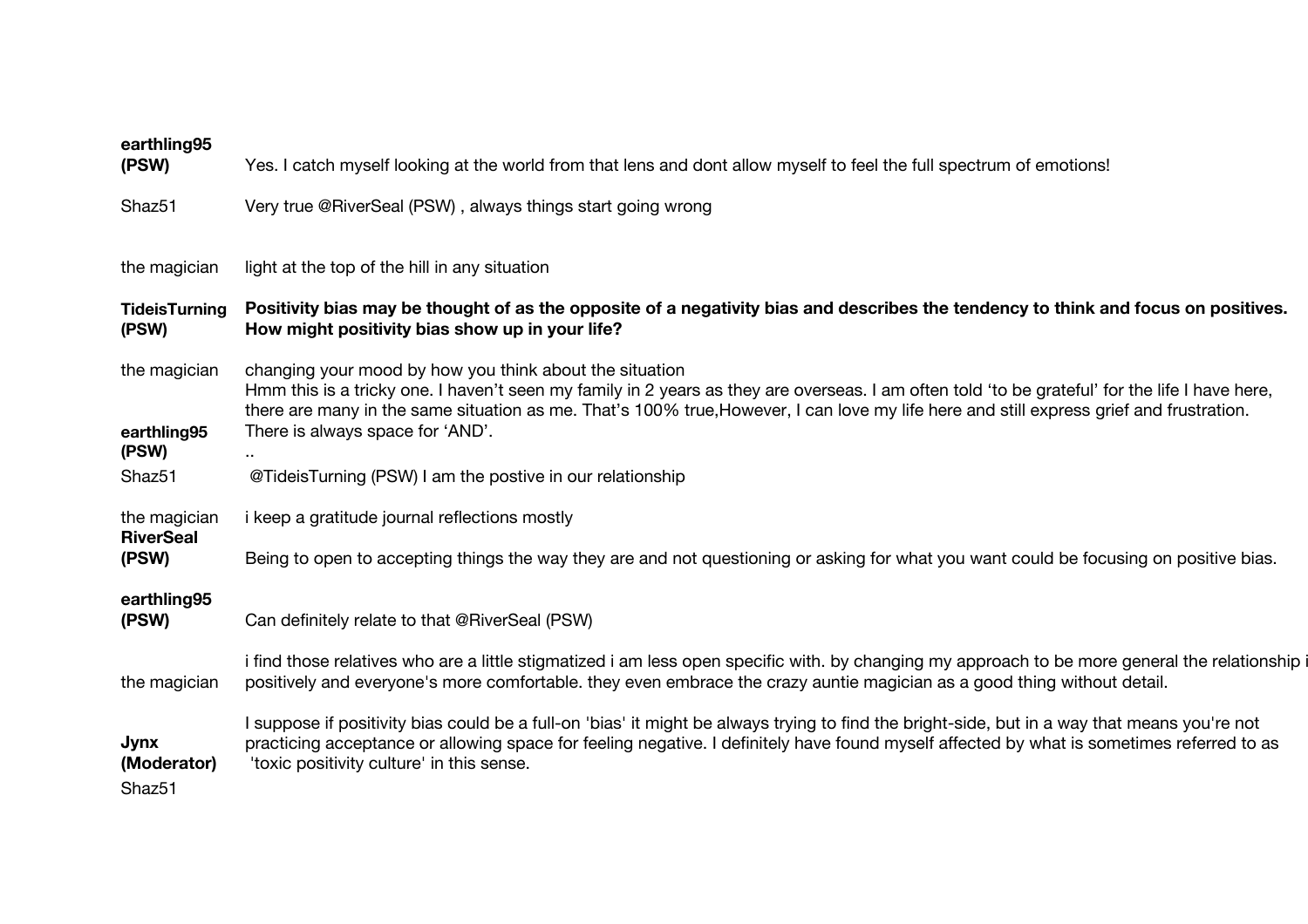|                                     | Yes learning to be grateful together daily at the end of the day for whatever happens                                                                                        |
|-------------------------------------|------------------------------------------------------------------------------------------------------------------------------------------------------------------------------|
| the magician                        | darkness can be so useful in creative zones like art and poetry                                                                                                              |
| earthling95<br>(PSW)                | Embracing the good and bad- one day at a time:)                                                                                                                              |
| Shaz <sub>51</sub>                  | Yes my husband does not to visit his family much and does not like to share things with them as they are very negative,                                                      |
| the magician                        | its all part of the journey                                                                                                                                                  |
| <b>RiverSeal</b><br>(PSW)           | @the magician the metaphoric darkness can be a create space at times                                                                                                         |
| the magician                        | with an element of light too. like singing when at worst. recapturing space.                                                                                                 |
| <b>BPDSurvivor</b>                  | Hi everyone! In relation to the above question, I tend to want to look at circumstances in a positive light e.g. people are upset, I like to<br>point out what<br>IS working |
| <b>TideisTurnin</b><br>g (PSW)      | Yes! That's incredible @the magician                                                                                                                                         |
| earthling95<br>(PSW)<br><b>Jynx</b> | That can be so incredibly helpful @BPDSurvivor :)                                                                                                                            |
| (Moderator)                         | Welcome @BPDSurvivor good to have you here! Yes a totally wonderful thing to practice                                                                                        |
| <b>BPDSurvivor</b>                  | I think i've lived too ling long in depression (with a strong negativity bias) so that I've swung to the other side of the pendulum                                          |
| <b>TideisTurning</b><br>(PSW)       | Hey @BPDSurvivor:)                                                                                                                                                           |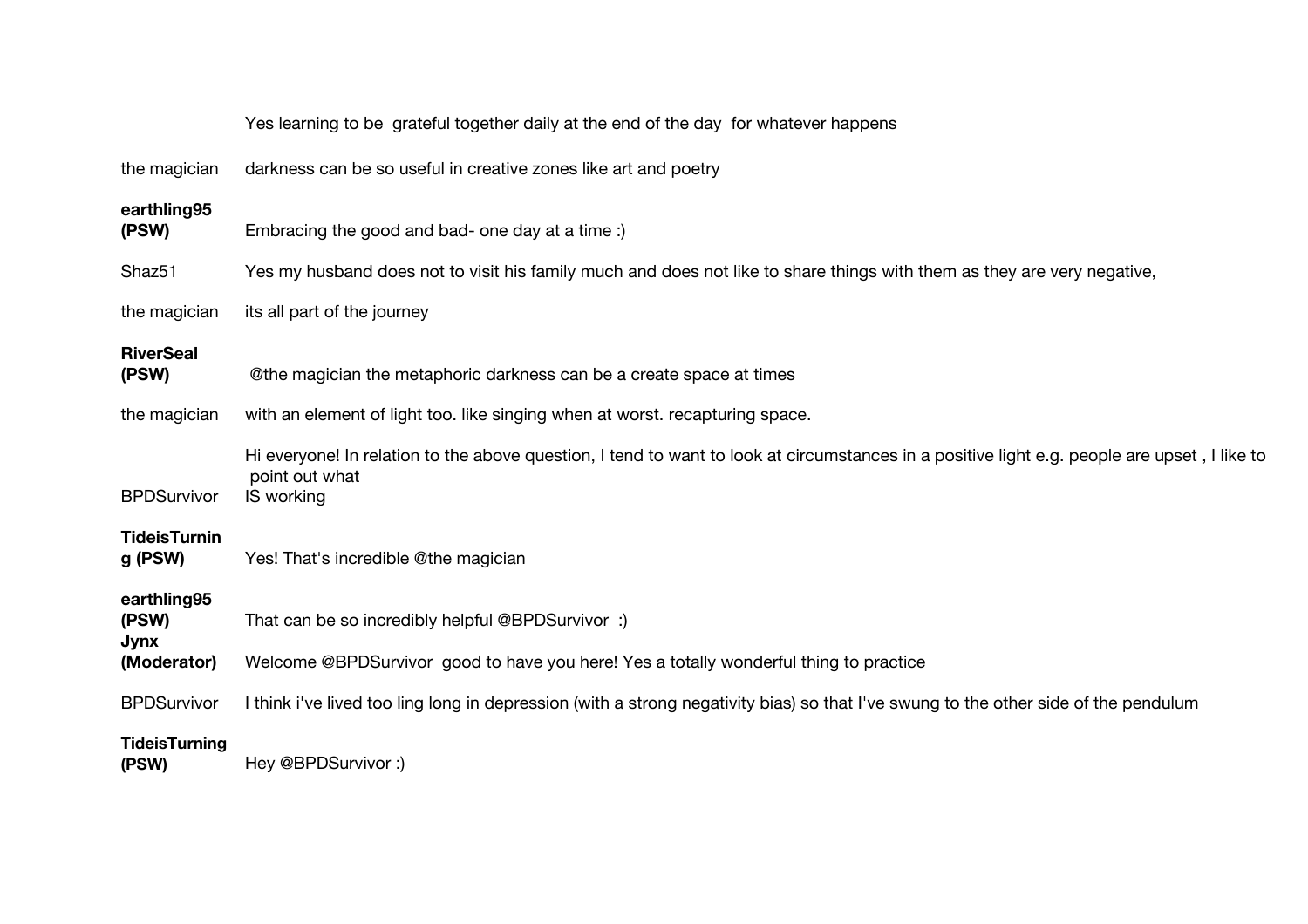| <b>RiverSeal</b><br>(PSW)                 | @BPDSurvivor That is a great perspective to have and to hold for the people :hugging:                                                        |  |
|-------------------------------------------|----------------------------------------------------------------------------------------------------------------------------------------------|--|
| the magician                              | putting pen to paper not only helped me but made me a writer                                                                                 |  |
| Shaz <sub>51</sub>                        | That is it my @BPDSurvivor do it daily so it will become a habit                                                                             |  |
| <b>BPDSurvivor</b>                        | I do, however, think I need a balance of positive/negativity bias                                                                            |  |
| <b>BPDSurvivor</b>                        | But the positivity bias DOES make me feel better.                                                                                            |  |
| <b>BPDSurvivor</b>                        | In other words, it's working for me                                                                                                          |  |
| the magician                              | a lot of negatives are all about self perception anyway                                                                                      |  |
| earthling95<br>(PSW)                      | "I am trying my best" is my go to mantra on days where i need a dose of positivity bias.                                                     |  |
| <b>RiverSeal</b><br>(PSW)                 | @BPDSurvivor Both views defiantly have a place in life                                                                                       |  |
| <b>TideisTurning</b><br>(PSW)             | How might a positive bias have a negative impact?                                                                                            |  |
| <b>BPDSurvivor</b>                        | People get annoyed if you're always positive, positive, positiveand maybe not as validating as they'd like?                                  |  |
| the magician                              | develop 5 happy factors in your week things that you can rely on to change negative vibes                                                    |  |
| <b>RiverSeal</b><br>(PSW)<br>the magician | I know that I'm not as open to the world as I could be sometimes and that could be due to my own bias<br>a time to be happy a time to be sad |  |
| earthling95<br>(PSW)                      | Yes- I have felt very minimised and dismissed. I try to give people the benefit of doubt but it can still be a lot to sit with.              |  |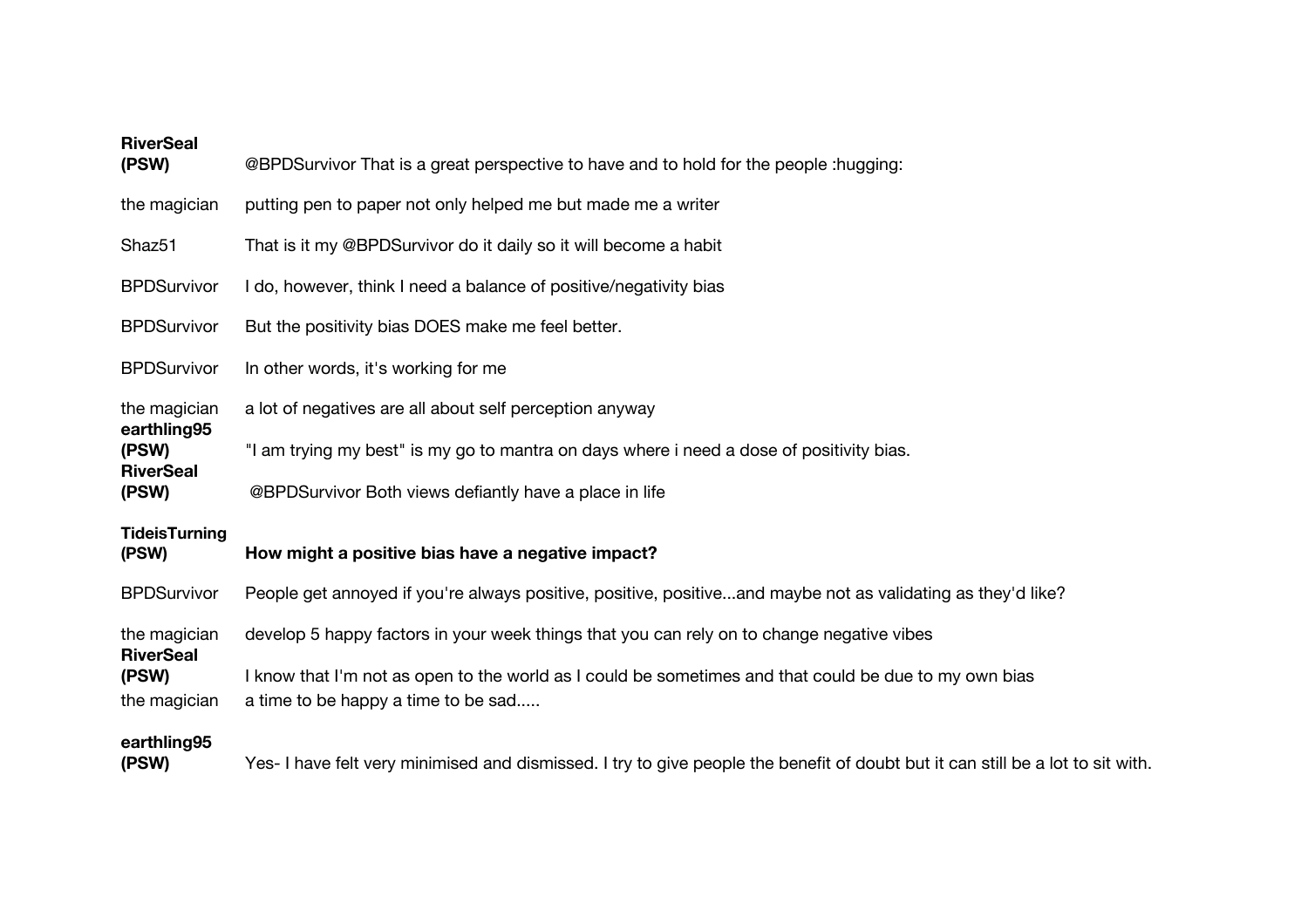| <b>RiverSeal</b><br>(PSW)                 | @the magician great idea to have strategies to change your bias                                                                                                                                                                                |
|-------------------------------------------|------------------------------------------------------------------------------------------------------------------------------------------------------------------------------------------------------------------------------------------------|
| the magician                              | its hard when people don't get how /what you're feeling                                                                                                                                                                                        |
| Shaz <sub>51</sub>                        | Yes people gets annoyed with me being postive all the timm too                                                                                                                                                                                 |
| earthling95<br>(PSW)                      | I have found it helpful to tell my loved ones what comes up for me when im distressed. For example- when im overwhelmed, I tend to<br>space out and that's when I need extra TLC                                                               |
| <b>BPDSurvivor</b>                        | Some people get offended if you turn all their experiences into 'positive' situations                                                                                                                                                          |
| <b>RiverSeal</b><br>(PSW)                 | You might overlook situations where you need to be cautious being to positive<br>I find being an advocate can end up with a Taylor Swift type reputation I call it. who I actually really like but she gets a lot of negativity<br>from people |
| the magician                              | who don't know her.                                                                                                                                                                                                                            |
| Shaz51                                    | That is soo true @RiverSeal (PSW) That is why it is good to write up the pros and cons of things                                                                                                                                               |
| <b>BPDSurvivor</b>                        | But then again, I get offended and annoyed at people who are always negative!!!                                                                                                                                                                |
| <b>BPDSurvivor</b>                        | Yes @Shaz51 need pros and cons                                                                                                                                                                                                                 |
| <b>TideisTurning</b><br>(PSW)             | Do you have any ideas how you might be able to become more aware of when negativity and positivity bias may show up in your<br>life?                                                                                                           |
| earthling95<br>(PSW)                      | Social media can be a confusing space. We all are living our best lives on Instagram I guess.                                                                                                                                                  |
| <b>RiverSeal</b><br>(PSW)<br>the magician | @Shaz51 I've done that recently and it really helped make decisions                                                                                                                                                                            |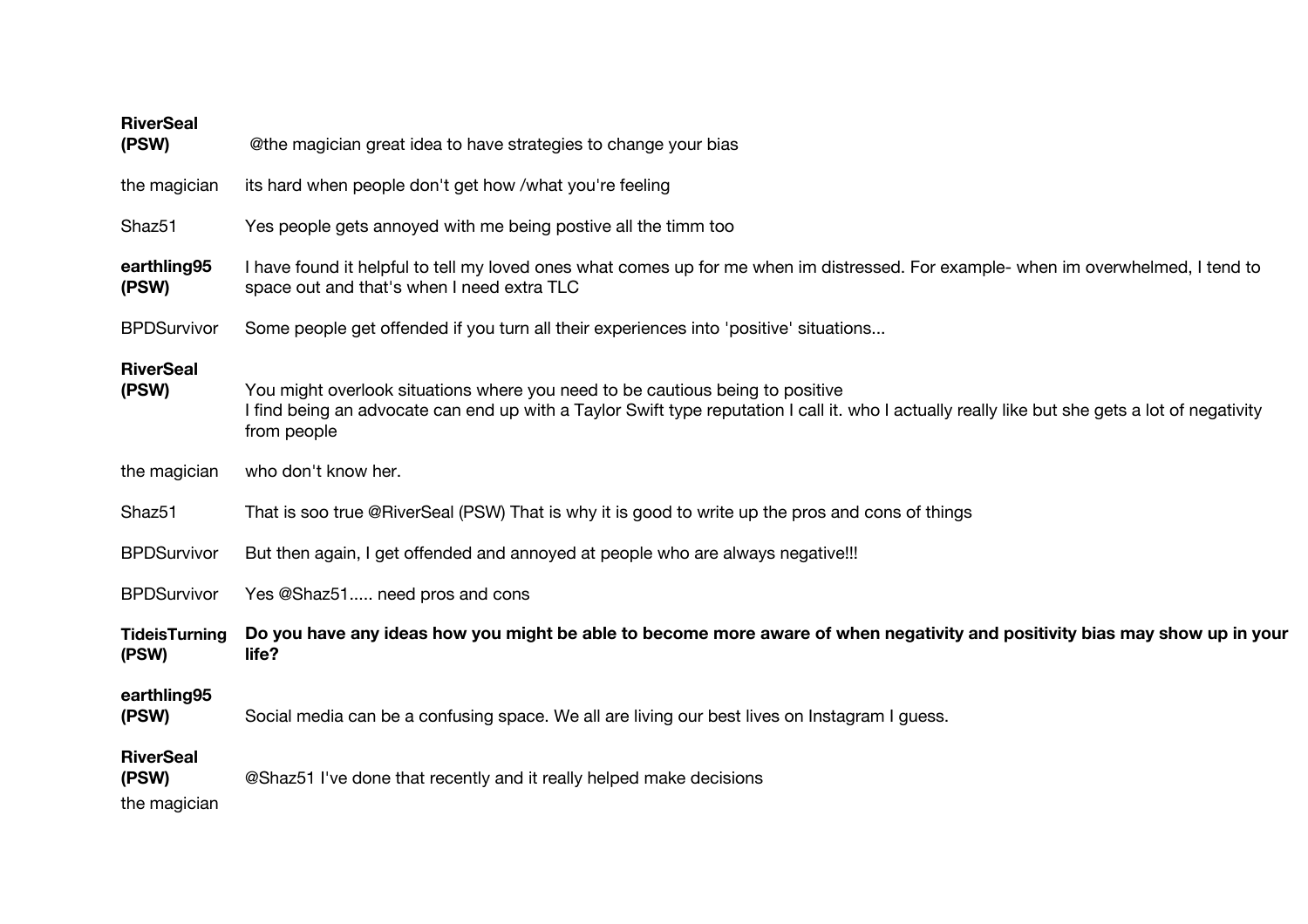| listening to when a conversation has a fake sound? |
|----------------------------------------------------|
|----------------------------------------------------|

| Shaz51<br><b>Jynx</b><br>(Moderator) | Also the wording and the tones in the question @the magician<br>Reminding myself that life is about balance, duality, and sitting in a space where I try to notice if I'm going too far in one direction or<br>another but not judging myself for that |
|--------------------------------------|--------------------------------------------------------------------------------------------------------------------------------------------------------------------------------------------------------------------------------------------------------|
| <b>RiverSeal</b><br>(PSW)            | I think you need to be a where of your bias to keep focused on your best outcomes. Having your bias eye on!!                                                                                                                                           |
| earthling95<br>(PSW)                 | It can be hard to keep a track of the 'internal chatter'. I am trying to make room for the uncomfortable feelings whilst reminding myself<br>to breathe. I can't change the world or my life overnight-trying to practice this active surrendering.    |
| Shaz <sub>51</sub>                   | @Jynx (Moderator) with me I do not like to react too quickly, like to think about it before deciding as long as it does not go on too long                                                                                                             |
| the magician                         | groups have common elements wherever you go its navigating them. the ones you gravitate towards and ones you steer clear.                                                                                                                              |
| <b>BPDSurvivor</b>                   | Sometimes it is good to have a person who have point out positive/negative bias when it rears its head                                                                                                                                                 |
|                                      |                                                                                                                                                                                                                                                        |
| <b>TideisTurning</b><br>(PSW)        | How might you be able to challenge negativity or positivity bias when it shows up in an unhelpful way?                                                                                                                                                 |
| <b>RiverSeal</b><br>(PSW)            | @BPDSurvivor I recently had a friend point out my negative bias and they were right I was being to negative but I hadn't realised it.<br>Creeps up sometimes!                                                                                          |
| the magician                         | having rain music around my shoulders helps concentrate 100% so internal negative chatter cant seep through                                                                                                                                            |
| <b>BPDSurvivor</b>                   | Very true the magician                                                                                                                                                                                                                                 |
| earthling95<br>(PSW)                 | That's an awesome strategy!                                                                                                                                                                                                                            |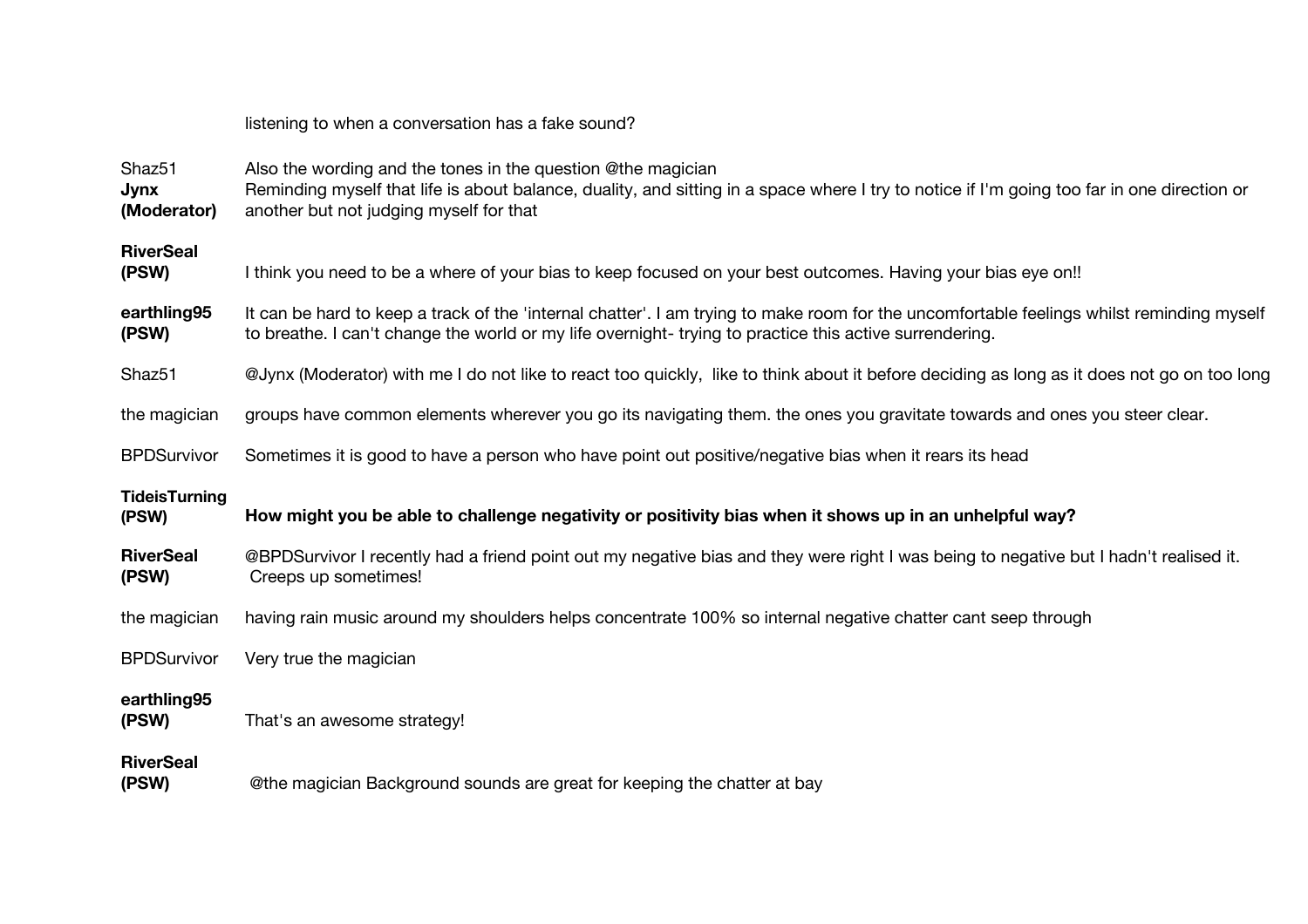| the magician                                      | be cynical/pragmatic about what you accept?                                                                                                                                                                                                                                                                            |  |
|---------------------------------------------------|------------------------------------------------------------------------------------------------------------------------------------------------------------------------------------------------------------------------------------------------------------------------------------------------------------------------|--|
| earthling95<br>(PSW)                              | Music can be therapeutic, especially when it comes to processing emotions.                                                                                                                                                                                                                                             |  |
| <b>BPDSurvivor</b>                                | I have a mentor, and have been told that it is good to stay objective in some situations, otherwise emotions taint situations                                                                                                                                                                                          |  |
| <b>TideisTurning</b><br>(PSW)<br><b>RiverSeal</b> | Having someone you trust to help provide an unbiased opinion is huge @BPDSurvivor                                                                                                                                                                                                                                      |  |
| (PSW)                                             | @BPDSurvivor Objective is a great word to use to keep the balance between negative and positive bias                                                                                                                                                                                                                   |  |
| <b>Jynx</b><br>(Moderator)<br>the magician        | For sure @BPDSurvivor - I sometimes have to remind myself that everything that happens is completely neutral, and it is us humans<br>who put a positiveor negative value on them. Something I actively work on being aware of in my life, but it's an ongoing process!<br>making things happen and having go to people |  |
| <b>TideisTurning</b><br>(PSW)                     | Yes @Jynx (Moderator)! :)                                                                                                                                                                                                                                                                                              |  |
| earthling95<br>(PSW)                              | Definitely. I find it helpful telling my loved ones when I want to 'feel heard' or just externalise my thoughts by getting them out of my<br>system.or if I need advice/guidance                                                                                                                                       |  |
| the magician                                      | sometimes you need someone to listen without fixing just to talk it through out loud                                                                                                                                                                                                                                   |  |
| earthling95<br>(PSW)<br><b>TideisTurning</b>      | Being heard can be incredibly healing @the magician                                                                                                                                                                                                                                                                    |  |
| (PSW)                                             | Absolutely! Someone's presence alone can be super powerful @the magician                                                                                                                                                                                                                                               |  |
| Shaz <sub>51</sub>                                | Same here @earthling95 my loved ones knows when I am thinking about things and when I want to share them                                                                                                                                                                                                               |  |
| <b>TideisTurning</b><br>(PSW)                     | How might you be able to harness a negativity or positivity bias when it may be beneficial in your life?                                                                                                                                                                                                               |  |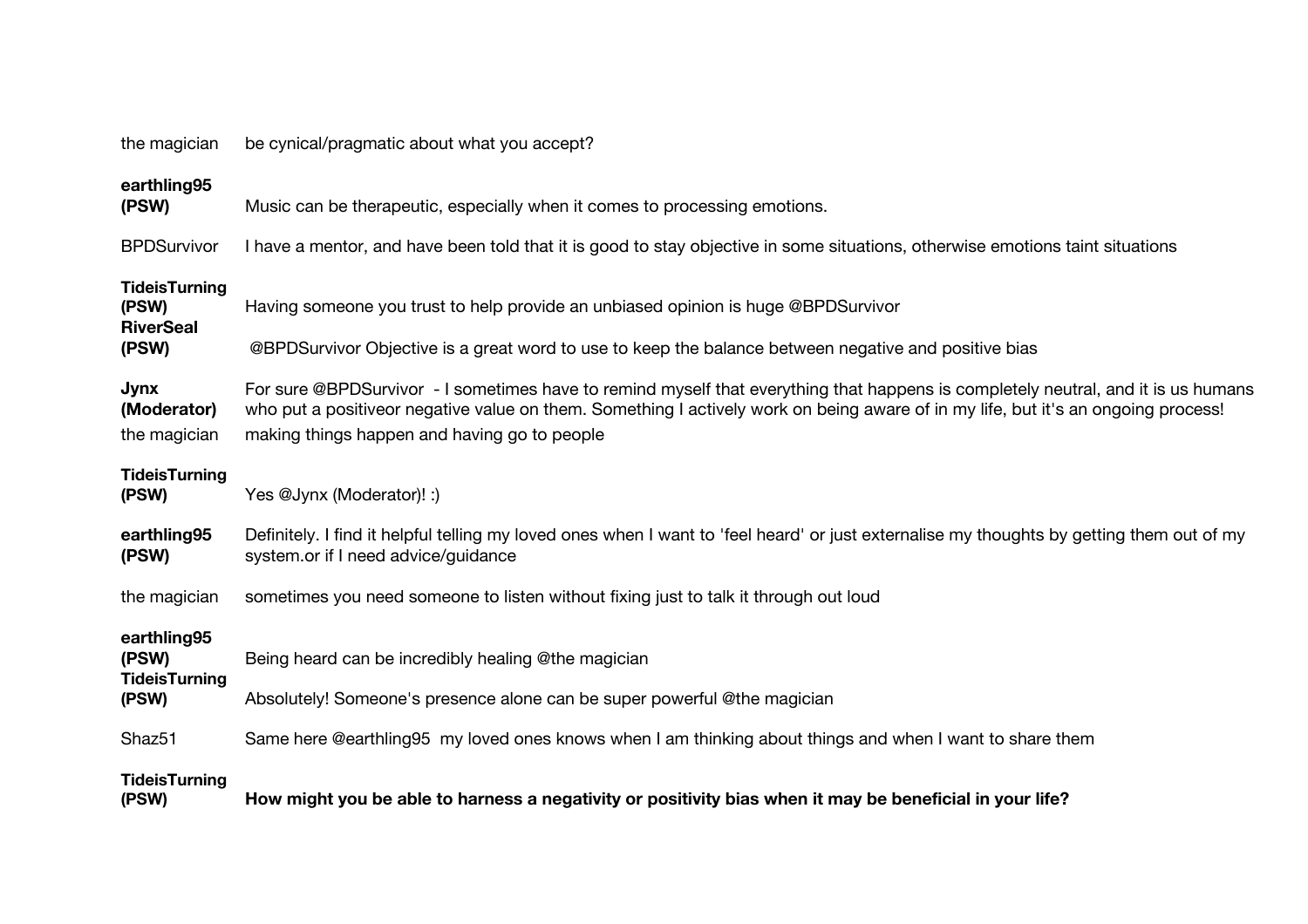| <b>RiverSeal</b><br>(PSW)                  | @earthling95 Letting people know you want to feel heard is an import thing to do                                                                                                               |
|--------------------------------------------|------------------------------------------------------------------------------------------------------------------------------------------------------------------------------------------------|
| the magician                               | recognise that its serving a purpose for a reason or season.                                                                                                                                   |
| earthling95<br>(PSW)<br>the magician       | Listing down pros and cons can be helpful- the act of writing down my thoughts on paper can be a grounding feeling sometimes.<br>finding alternative strategies when things go wrong. win win. |
| Jynx<br>(Moderator)                        | I think noticing if I'm feeling a bias one way or another can be a good way to gauge where my mental health is currently at                                                                    |
| <b>RiverSeal</b><br>(PSW)                  | I think it's definitely a good skill to have to able to set out to have more positive or negative bias. Setting a goal/action for the day or so is<br>a good way to benefit from your bias.    |
| earthling95<br>(PSW)                       | Also. normalising the fact that there will always be a bias!                                                                                                                                   |
| <b>BPDSurvivor</b>                         | Yes earthling95! Good point!                                                                                                                                                                   |
| <b>BPDSurvivor</b>                         | Making a point of accepting bias                                                                                                                                                               |
| the magician<br><b>RiverSeal</b>           | i think getting to the core of how /why I'm feeling a certain way helps decide what action I want to take                                                                                      |
| (PSW)<br><b>BPDSurvivor</b>                | @BPDSurvivor acceptance of your own bias is a strength in know yourself<br>:)                                                                                                                  |
| <b>TideisTurning</b><br>(PSW)              | Have you learned anything helpful from others' experiences here tonight that you might be able to apply in your own life? If yes,<br>what was it that you took away? $\bullet$                 |
| earthling95<br>(PSW)<br><b>BPDSurvivor</b> | Sometimes it can be hard to sit and rationalise or intellectualise my emotions. Learning one day at a time to let it flow and be<br>compassionate towards myself.                              |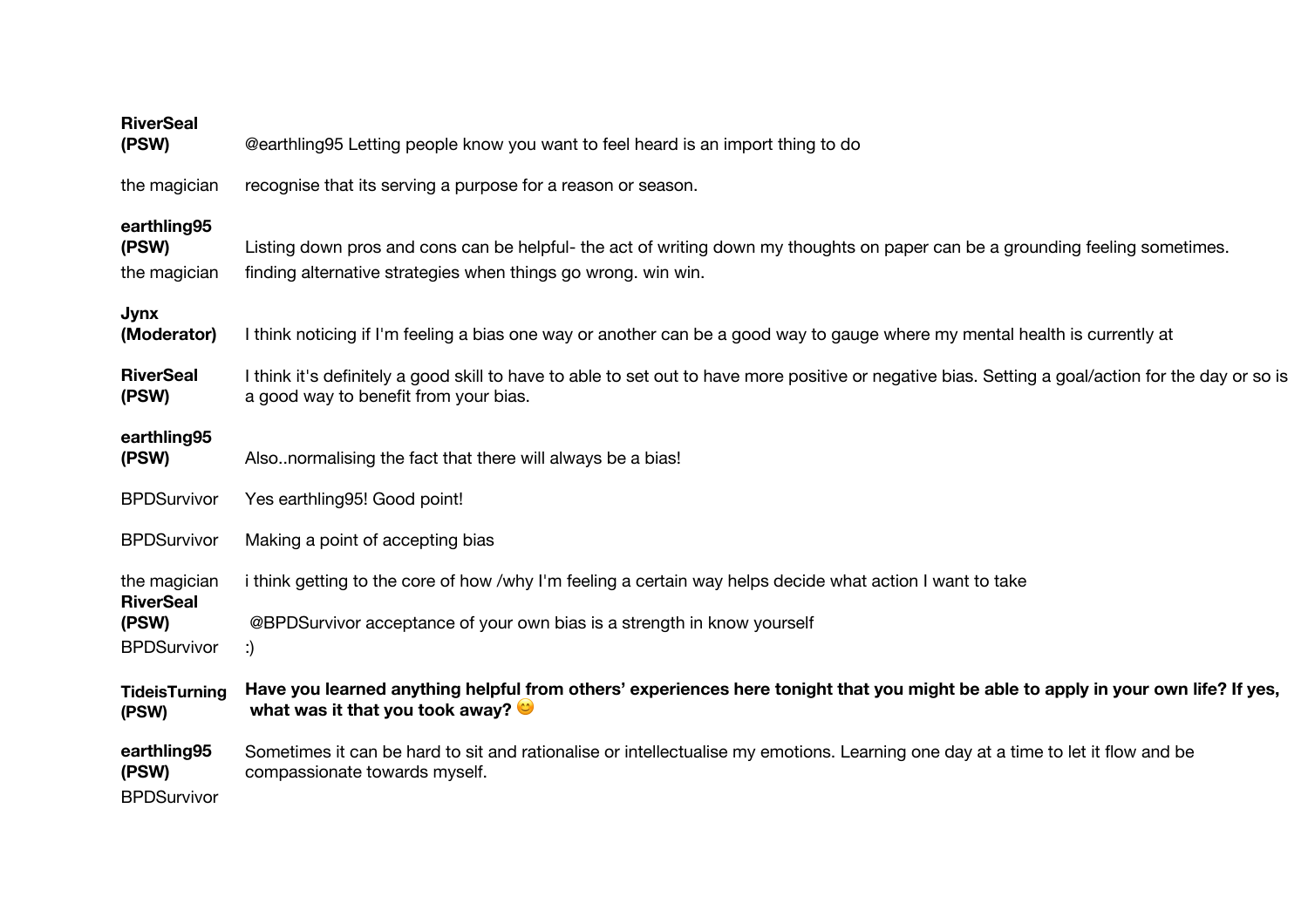|                                            | I think it has been mentioned before, but we need to look at the situation and determine what bias is more suitable for the outcome you<br>want                                                              |
|--------------------------------------------|--------------------------------------------------------------------------------------------------------------------------------------------------------------------------------------------------------------|
| the magician                               | just be                                                                                                                                                                                                      |
| <b>BPDSurvivor</b>                         | I've learnt that 'negative bias' doesn't equate to 'bad', and 'positive bias' doesn't equate to good. Each has their place.                                                                                  |
| <b>RiverSeal</b><br>(PSW)                  | I've learned that we all seem to share a similar opinion about the need fo positive and negative balance in life.                                                                                            |
| <b>TideisTurning</b><br>(PSW)              | For me, I think recognising that a tendency toward a positive or negative bias exists for a reason that serves a purpose                                                                                     |
| <b>BPDSurvivor</b><br>Shaz51               | I also think it served as a purpose as part of evolution<br>Yes I have learnt that we need both postive and negative in our lives                                                                            |
| <b>BPDSurvivor</b>                         | help early day man kind to survive                                                                                                                                                                           |
| <b>BPDSurvivor</b>                         | cavemen couldn't just be postive about everything                                                                                                                                                            |
| <b>TideisTurning</b><br>(PSW)              | Tonight's topic could have brought up some uncomfortable feelings as we talked about negativity and positivity biases.<br>Would some self-care be helpful for you after we finish? If so, what might you do? |
| earthling95<br>(PSW)                       | I've learnt that we all are trying our best to be mindful about our biases and navigate ups and downs of life.                                                                                               |
| <b>RiverSeal</b><br>(PSW)                  | @BPDSurvivor A natural response to the world around us                                                                                                                                                       |
| the magician                               | diet ice cream or chips and a bath                                                                                                                                                                           |
| earthling95<br>(PSW)<br><b>BPDSurvivor</b> | I will be keeping away my phone (fingers crossed) and try to sleep early!                                                                                                                                    |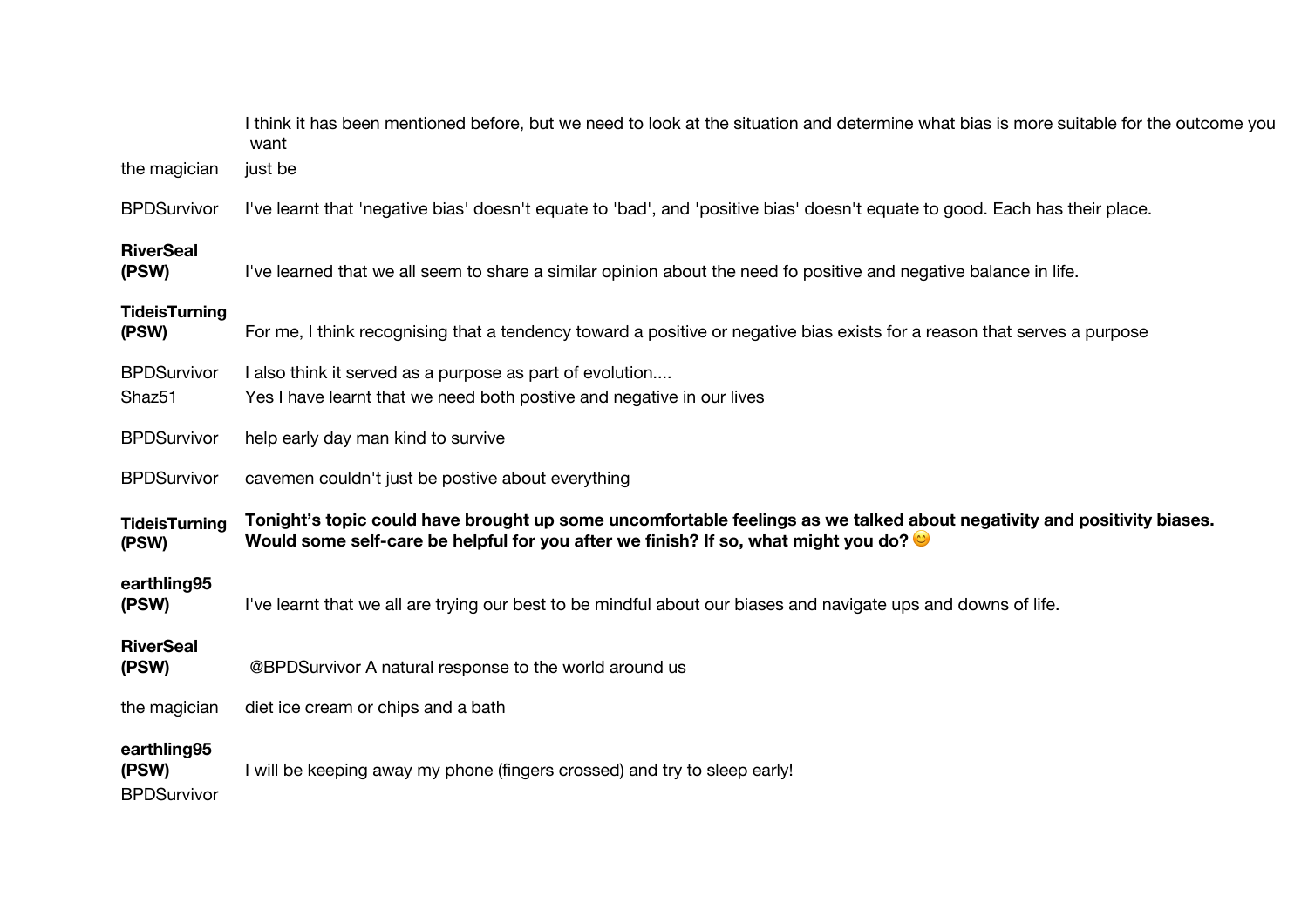|                                                                            | Catch up on reading :)                                                                                                                                                                                                                                                                                                                         |
|----------------------------------------------------------------------------|------------------------------------------------------------------------------------------------------------------------------------------------------------------------------------------------------------------------------------------------------------------------------------------------------------------------------------------------|
| Shaz <sub>51</sub>                                                         | Cuppa time                                                                                                                                                                                                                                                                                                                                     |
| Jynx<br>(Moderator)                                                        | Probably having some take away and having a chill one                                                                                                                                                                                                                                                                                          |
| <b>RiverSeal</b><br>(PSW)                                                  | I'm going to have a nice dinner and relax with some Netflix for my self care tonight                                                                                                                                                                                                                                                           |
| Shaz <sub>51</sub><br>the magician                                         | Going to watch a show about Devon and Cornwall coastlines<br>I'm going to also write and read                                                                                                                                                                                                                                                  |
| Shaz <sub>51</sub><br><b>TideisTurning</b><br>(PSW)<br>Jynx<br>(Moderator) | @Jynx (Moderator) ha ha we had 2 minute noodles tonight for dinner<br>We'd like to invite you to complete a survey reflecting on your experience in this Peer Group Chat-we'd love to hear any feedback you may have. It will only take a few r<br>link: https://sane.au1.qualtrics.com/jfe/form/SV_5uUF0sHJRKQ6wyW<br>@Shaz51 Ahh yummo! hehe |
| the magician                                                               | thanks people for chatting see you in 2 weeks                                                                                                                                                                                                                                                                                                  |
| earthling95<br>(PSW)                                                       | Hope you all have a restful night :)                                                                                                                                                                                                                                                                                                           |
| <b>BPDSurvivor</b>                                                         | Thank you for tonight everyone!                                                                                                                                                                                                                                                                                                                |
| earthling95<br>(PSW)                                                       | Thank you for sharing $<$ 3                                                                                                                                                                                                                                                                                                                    |
|                                                                            | Here are some further resources on negativity and positivity bias you might like to have a look at:                                                                                                                                                                                                                                            |
| <b>TideisTurning</b><br>(PSW)                                              | https://www.verywellmind.com/negative-bias-4589618 https://positivepsychology.com/pollyanna-principle/                                                                                                                                                                                                                                         |